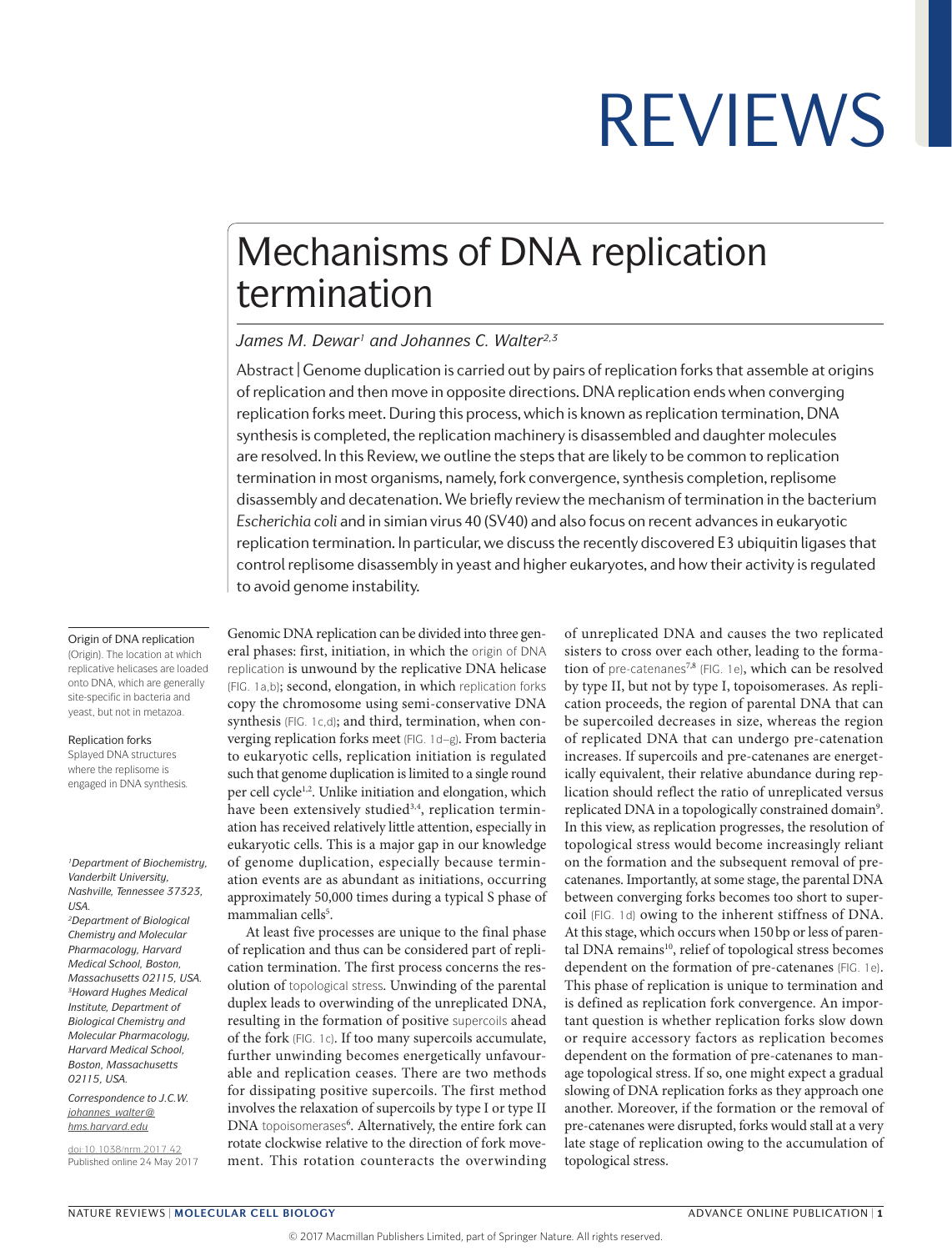

Figure 1 | Steps in DNA replication. Generic illustration of replication initiation (parts **a**,**b**), elongation (parts **c**,**d**) and five events that are unique to replication termination (parts **d**–**g**). The replicative DNA helicase is depicted without reference to a specific translocation mechanism; RNA primers are shown in dark blue. The order of the termination events is hypothetical. Topo, topoisomerase.

#### Topological stress

A structural distortion of the DNA that is caused when the two strands of the double helix are wrapped around each other too many or too few times.

#### Supercoils

Superhelical twists of the DNA duplex that arise in response to topological stress.

#### Topoisomerases

Enzymes that relieve topological stress on DNA by cutting and resealing one (type I) or both (type II) DNA strands.

The second process that is unique to replication termination is the meeting of converging replication forks, which is known as 'encounter' (FIG. 1e). It is presently unclear whether this process involves a steric clash between replisomes or whether such a clash impedes further steps in termination. Third, replisomes dissociate from the DNA in a process known as disassembly (FIG. 1e,f). It is generally assumed that the replisome dissociates during termination to prevent re-replication and to avoid interference with other chromatin-based processes, such as transcription or the next round of replication. Active disassembly pathways are likely to be required because key replisome components, such as replicative helicases and processivity factors, are clamped tightly around DNA. Crucially, to prevent fork stalling, any disassembly mechanism must not act on replisomes that are still engaged in replication. Thus, key questions include whether the replisome is actively disassembled, when this disassembly occurs and the effects of defective disassembly. Fourth, DNA synthesis is completed through gap filling (FIG. 1e,f). At replisome encounter, a single-stranded gap exists between the 3' end of the leading strand and the downstream Okazaki fragment of the opposing fork. This gap is filled, and the last Okazaki fragment is processed. Currently, it is unclear whether gap filling requires replisome disassembly or whether the maturation of the last Okazaki fragment occurs via the same mechanism as that which occurs during replication elongation. Finally, copying the last turn of the parental duplex creates a new catenane and also converts any pre-catenanes into catenanes (FIG. 1f). All of these catenanes must be decatenated (resolved) before chromosome segregation (FIG. 1f,g). Another important issue is whether most termination events are sequence specific or stochastic, and whether these two modes are mechanistically distinct. Furthermore, the exact order of these processes during termination remains unclear.

In this Review, we first summarize the current models of termination in the bacterium *Escherichia coli* and in simian virus 40 (SV40). We then discuss recent advances in our understanding of replication termination in eukaryotes, including the first evidence of an active replisome-unloading mechanism.

#### Replication termination in *Escherichia coli*

The circular *E. coli* chromosome, which comprises 4.6 million base pairs of DNA, is replicated from a single origin of replication, oriC<sup>2</sup> (FIG. 2A). Two forks are established, each containing a hexameric replicative helicase, DNA synthesis protein B (DnaB), which unwinds parental DNA by encircling and translocating on the lagging strand template. Each DnaB helicase binds to at least two molecules of DNA polymerase III (Pol III), which synthesize the leading and the lagging strands in association with the processivity clamp-β. The two replication forks emanating from oriC travel around the chromosome in opposite directions at a rate of ~60 kb per minute and terminate in a specialized region across from the origin. This termination zone contains 10 *ter* sites (A–J), which can bind the DNA replication terminus site-binding protein (Tus) to form potent and polar replication fork barriers (reviewed in REF. 11) (FIG. 2A). The *ter* sites are oriented such that the leftward fork can pass the first five *ter* sites that it encounters but stalls at the next five sites. Conversely, the rightward fork passes through the *ter* sites at which the leftward fork is stalled but stalls at the sites that the leftward fork passes. In this way, forks can enter but cannot leave the termination zone.

The function of the Tus–*ter* complexes in replication termination remains unclear. It has been debated<sup>11</sup> whether fork encounter occurs after one of the two forks has already stalled at a *ter* site (FIG. 2Ba), or whether fork encounter occurs between two *ter* sites (FIG. 2Bb). Some forks clearly collide with the non-permissive face of a Tus-ter complex, as shown by 2D gel electrophoresis<sup>12</sup>.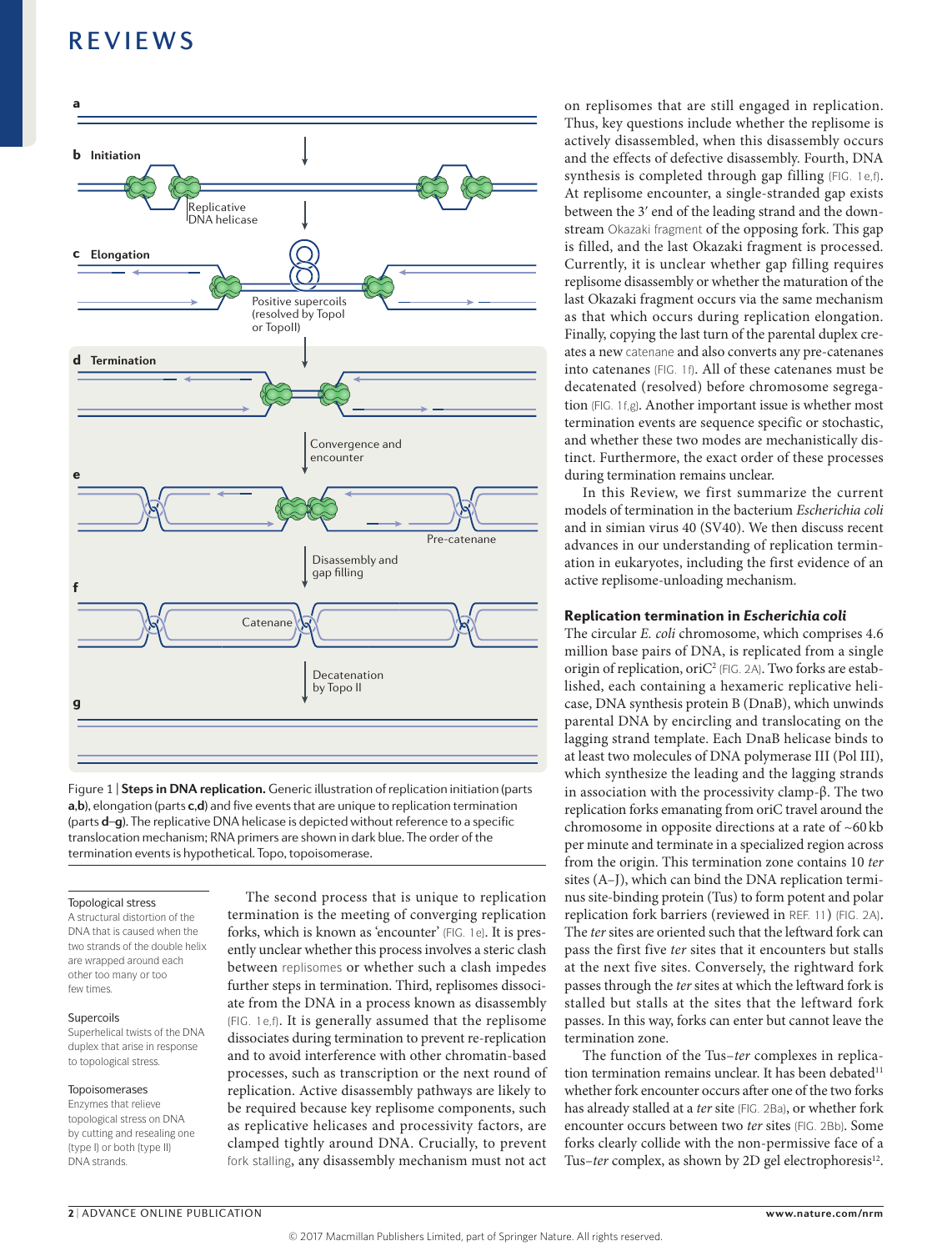

origin of replication oriC, and the ten *ter* sites (A–J) shown as red and blue arrowheads. The termination zone is underlined Figure 2 | **Replication termination in** *Escherichia coli***. A** | Depiction of the *Escherichia coli* chromosome, including the in red. The *ter* sites are oriented such that the leftward fork can pass the first five *ter* sites that it encounters (red arrowheads), but stalls at the next five sites. Conversely, the rightward fork passes through the *ter* sites marked as blue arrowheads and stalls at the following sites. In the box, the green arrow represents a replication fork passing through a *ter* site in the permissive orientation, and the red arrow represents a fork stalling at a *ter* site in the non-permissive orientation. **B** | Two scenarios of fork stalling in the termination zone. **Ba** | The rightward fork (fork 1) arrives first and stalls at *terC*, followed by the arrival of the leftward fork (fork 2). **Bb** | The two forks arrive at the termination zone simultaneously and meet between *terC* and *terA*. **C** | Possible mechanism of *E. coli* replication termination. **Ca** | The forks converge between ter sites with the formation of pre-catenanes. **Cb** | Two DNA synthesis protein B (DnaB) replicative helicase complexes pass each other and collide with the downstream leading strand, generating a 3ʹ flap. DnaB dissociates, the 3ʹ flap is removed, the gaps are filled and the final Okazaki fragment is processed by DNA polymerase I (Pol I). **Cc** | Nicks are ligated and the final catenane, which is generated during the completion of DNA synthesis, is removed (not shown). **D** | Possible mechanism of replication re-initiation. **Da** | If the 3ʹ flaps are not removed or remodelled, a new replication fork is established, which prevents the completion of replication termination. **Db** | The free end re-invades the sister chromatid using recombination protein A (RecA) and RecBCD, which establish a new replication fork. **Dc** | The Holliday junction is resolved and DnaB is re‑loaded onto the fork by primosomal protein A (priA) and priB. TopoIV, topoisomerase IV.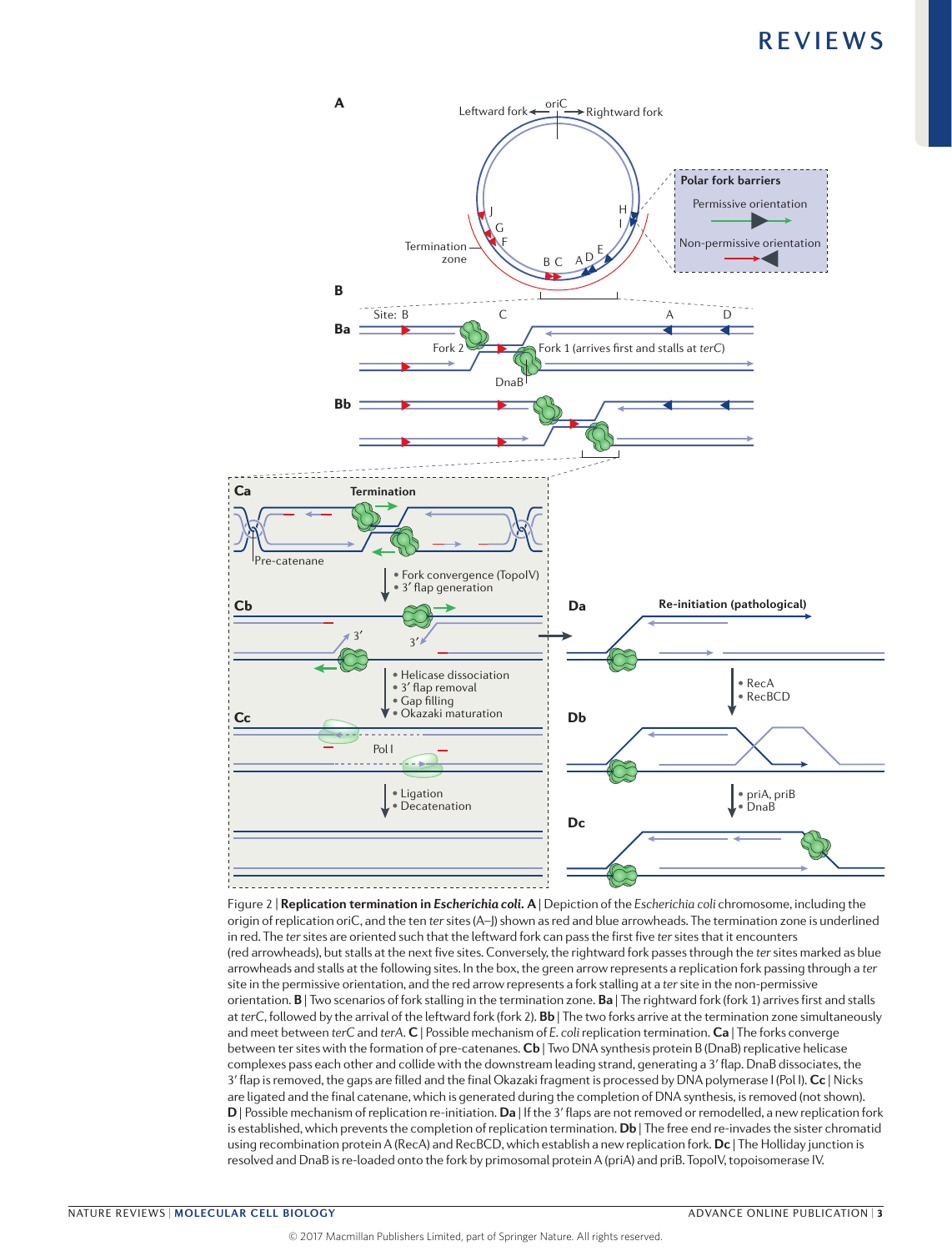#### However, when the *tus* gene is deleted (Δ*tus*), the location of most fork fusions remains approximately 10,000 bp to the right of *terC*13,14. Therefore, most forks seem to converge between *ter* sites C and A (FIG. 2Bb). Surprisingly, Δ*tus* strains have no abnormal growth phenotypes15, suggesting that the Tus–*ter* system is not an integral part of the termination machinery, but that instead it has other roles (see below).

How do the five steps of replication termination (outlined in FIG. 1) unfold between *ter* sites? The two type II topoisomerases in *E. coli* are DNA gyrase and topoisomerase IV (TopoIV). Consistent with their substrate specificities *in vitro*, gyrase relaxes positive supercoils ahead of the fork during the elongation stage of DNA replication, whereas TopoIV is required for the decatenation of the fully replicated daughter molecules<sup>16</sup> (FIG. 2Ca,Cb). Evidence also indicates that TopoIV is required to resolve pre-catenanes and to thereby enable fork convergence<sup>17,18</sup>. Whether converging forks clash during encounter is unknown. A recently suggested model for gap filling is based on the observation that, in cells lacking 3ʹ flap removal activity, replication re-initiates, as shown by deep sequencing of genomic DNA<sup>14</sup>. This DNA amplification in the termination zone is suppressed by the absence of primosomal protein A (priA), which promotes oriCindependent loading of DnaB. Together with other reports<sup>19,20</sup>, these data imply that, when replication forks meet in wild-type cells, a 3ʹ flap is generated (FIG. 2Cb). This flap is normally degraded or remodelled and the gap is subsequently filled (FIG. 2Cc). Pol I may use its 5ʹ to 3ʹ exonuclease activity to remove the RNA primer of the last Okazaki fragment<sup>21</sup>, as seen during replication elongation, to facilitate ligation (FIG. 2Cc). If the flap is not removed, two replication forks are established following strand invasion and priA-dependent loading of DnaB (FIG. 2D). Notably, the extent of re-replication is greatly increased in the absence of Tus<sup>14,19,21</sup>. Therefore, it seems that the primary function of Tus is not to promote site-specific termination, but rather to limit the extent of any re-replication after aberrant initiation in the termination zone.

To validate this model of replication termination, it will be essential to determine whether the 3ʹ flap is generated in unperturbed cells. If so, how does this occur? It has been proposed that when DnaB reaches the 3ʹ end of the leading strand of the opposing fork, it unwinds this strand (FIG. 2Cb). However, biochemical studies indicate that, in this situation, DnaB would pass over the 3ʹ end and would keep translocating along double-stranded DNA (dsDNA) without further DNA unwinding<sup>22</sup>. Therefore, either DnaB behaves differently as part of the replisome, or the flap is generated by another DNA helicase. A related issue concerns replisome disassembly. Does the encounter of two Pol III holoenzymes, in which the leading and the lagging strand polymerases are physically coupled to DnaB, cause a steric clash that requires replisome disassembly before gaps can be filled? The model suggesting that DnaB creates a 3ʹ flap implies that DnaB is unloaded late in replication termination, after the DnaB molecules of converging forks have passed each other. In this view, the polymerases would need to either be unloaded or disengage from the leading strands to allow converging DnaB complexes to pass each other (FIG. 2Cb). Further work is needed to address these issues, including to elucidate why *E. coli* termination seems to be so susceptible to re-initiation.

#### Replication termination in simian virus 40

Termination of replication has been extensively studied in the context of the mammalian DNA tumour virus SV40, the small circular (plasmid) chromosome of which comprises 5,200 bp (FIG. 3A). SV40 encodes its own replicative helicase, large T antigen (T-ag), which cooperates with mammalian host replication factors to replicate the SV40 chromosome<sup>23</sup>. Two replication forks are established at the origin and terminate on the opposite side of the plasmid (FIG. 3A). Relocation of the origin leads to a corresponding shift in the termination zone $24$ , indicating that SV40 lacks genetically encoded termination sites.

Two long-lived intermediates have been detected during SV40 replication termination. The first intermediate is a late theta structure<sup>25-28</sup>, in which all but the final  $~450$  bp of the SV40 chromosome is replicated<sup>29</sup> (FIG. 3Ba). The accumulation of this intermediate might be explained if, during fork convergence, the removal of supercoils ahead of the fork becomes inefficient, and kinetically slower formation of pre-catenanes takes over (FIG. 3Bb). In cell-free extracts, replicated SV40 plasmid dimers contain  $5-20$  catenanes<sup>30,31</sup> (FIG. 3Bc), which is consistent with the formation of pre-catenanes during fork convergence (FIG. 3Bb). Catenated plasmid dimers are ultimately resolved into circular monomers (FIG. 3Bd). The final stage of SV40 DNA synthesis requires topoisomerase II (TopoII)<sup>32,33</sup>, indicating that the removal of pre-catenanes allows convergence, as seen in bacteria. The second long-lasting intermediate is a single-stranded DNA (ssDNA) gap of ~60 nucleotides, which is observed in the termination region after forks converge<sup>34</sup> (FIG. 3C), although the cause of this gap is a matter of speculation (see below). Importantly, gap filling and decatenation seem to be mechanistically independent events<sup>30</sup>.

Many concepts in SV40 termination are linked to models of how T-ag functions. Early results suggested that T-ag dissociates from DNA when replication is only 80% complete, possibly at the onset of convergence<sup>35</sup>. However, such a model does not explain how the final 20% of parental DNA is unwound, and it is incompatible with evidence that complete SV40 DNA replication can be reconstituted in a defined system in which T-ag is the only DNA helicase<sup>36</sup>. An early model of DNA unwinding by T-ag proposed that it encircles the DNA duplex and translocates along it<sup>37</sup>. In this view, T-ag molecules would stall at encounter and would need to be disassembled before gap filling. However, more recent work indicates that T-ag, like other replicative DNA helicases, translocates along one strand of the DNA<sup>38</sup> (FIG. 3Ca), suggesting that converging T-ag molecules should be able to pass each other (FIG. 3Cb,Cc). T-Ag stalling at the downstream Okazaki fragment might inhibit ligation and could explain the persistence of the 60nucleotide ssDNA after decatenation<sup>34</sup>. To understand SV40 termination more fully, it will be crucial to determine exactly when T-ag dissociates from DNA, whether this is an active process, and the

#### Pre-catenanes

A double-stranded intertwine between two DNA molecules that occurs behind the replication fork, on recently replicated DNA.

#### Replisomes

The collections of proteins involved in DNA replication at the replication fork.

#### Fork stalling

A pathological situation in which replication fork progression is impaired.

#### Okazaki fragment

A short DNA fragment synthesized on the lagging strand template.

#### Catenane

A double-stranded intertwine between two DNA molecules.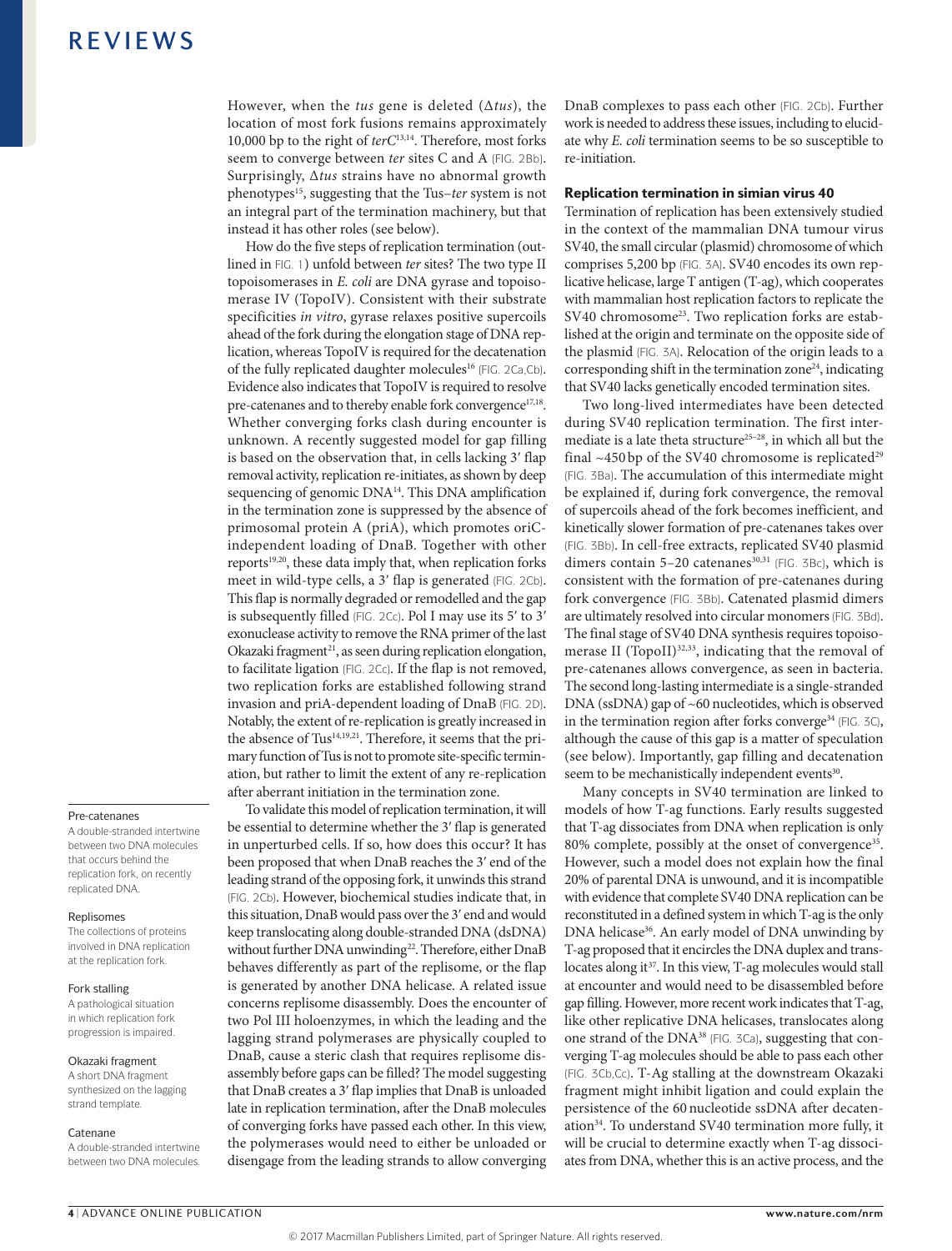consequences of disrupting its unloading. In summary, SV40 replication termination involves at least two longlived intermediates (late theta structures and gapped molecules), and future studies will be required to address how these intermediates are linked to replisome disassembly.



**Nature Reviews** | **Molecular Cell Biology** virus 40 (SV40) chromosome is a plasmid that includes the origin of replication and Figure 3 | **Model for simian virus 40 DNA replication termination. A** | The simian the termination zone (underlined in red). **B** | Late stages of SV40 DNA replication. **Ba** | Late theta intermediate, when fork convergence begins. **Bb** | Fork convergence, when superhelical stress is dissipated by the formation of pre-catenanes. **Bc** | Catenated dimers are generated when pre-catenanes are converted into catenanes at the end of replication. **Bd** | Decatenation produces two circular monomers. **C** | Hypothetical mechanism of SV40 replication termination. **Ca** | Forks stall when they come within 450bp of each other, possibly owing to the reduced formation of pre-catenanes. **Cb** | Forks converge, leading to the formation of pre-catenanes and the encounter of the large T antigen (T-ag) helicases. Whether the helicases stall upon encounter is not known. **Cc** | The helicases pass each other and stall at the downstream Okazaki fragment, accounting for the single-stranded DNA gap that persists on replicated molecules. T‑Ag is unloaded, the remaining gaps are filled. **Cd** | The catenanes are removed, yielding fully replicated and decatenated daughter chromosomes.

#### Replication termination in eukaryotes

The mechanism of replication in eukaryotic cells is complex3,4,37,39 (BOX 1). The process begins in the G1 phase of the cell cycle when six minichromosome maintenance ATPases (MCM2–MCM7), which together form the MCM2–7 replicative DNA helicase motor, are recruited to each origin of replication. In S phase, MCM2–7 is converted into the active CMG helicase, which is composed of cell division cycle 45 (CDC45), MCM2–7 and the four-subunit complex Go-Ichi-Ni-San (GINS). CMG unwinds the origin, and this is followed by the assembly of two replisomes that copy the DNA using distinct leading and lagging strand DNA polymerases. Budding yeast replication was recently reconstituted *in vitro* using purified components<sup>40-42</sup>. This system supports rapid initiation and elongation, although termination is ineffi $cient<sup>43</sup>$ . Given that termination is supported by frog egg extracts<sup>44,45</sup>, it is likely that the yeast reconstituted system is missing one or more termination proteins. Below, we discuss recent insights into the processes that underlie eukaryotic replication termination, including the active disassembly of the replisome.

*Genomic distribution of termination sites.* First, we consider where on eukaryotic chromosomes termination events occur. Using a fork synchronization protocol,  $\sim$ 70 of the  $\sim$ 300 termination events mapped in budding yeast reproducibly occurred in the same chromosomal location, possibly owing to genetically encoded elements<sup>46</sup>. More recently, Okazaki fragments have been mapped genome-wide in unsynchronized budding yeast cells to identify fork merger zones<sup>47</sup>. This analysis showed that termination events generally occur midway between origins and that the more active the two origins, the better defined the termination zone between them. Alteration of origin firing (activation) caused predictable changes in termination zones, which was consistent with the large majority of termination events being sequence nonspecific and mostly dictated by initiation patterns<sup>47,48</sup>. Similar conclusions were reached from Okazaki fragment mapping in mammalian cells<sup>49</sup>. The absence of specific termination sites is well suited to dealing with the substantial level of stochasticity observed in eukaryotic origin firing. Only in rare instances are termination events site specific (see below).

*Replication fork convergence.* The SV40 termination model suggests that DNA synthesis slows during fork convergence, and studies in both SV40 and *E. coli* suggested that fork convergence requires the activity of TopoII. To study eukaryotic replication termination in frog egg extracts, forks were temporarily stalled at the outer edges of a ~500bp array of LacI molecules, followed by isopropyl-β- $D$ -thiogalactoside addition to induce locus-specific and synchronous termination events<sup>44</sup>. No slowing in the rate of DNA synthesis was observed during the synthesis of the final 500bp of DNA. Although some topological stress may have dissipated before the disruption of the replication barrier, the completion of replication required the removal of ~50 supercoils. These results suggest that, in this cell-free system, the resolution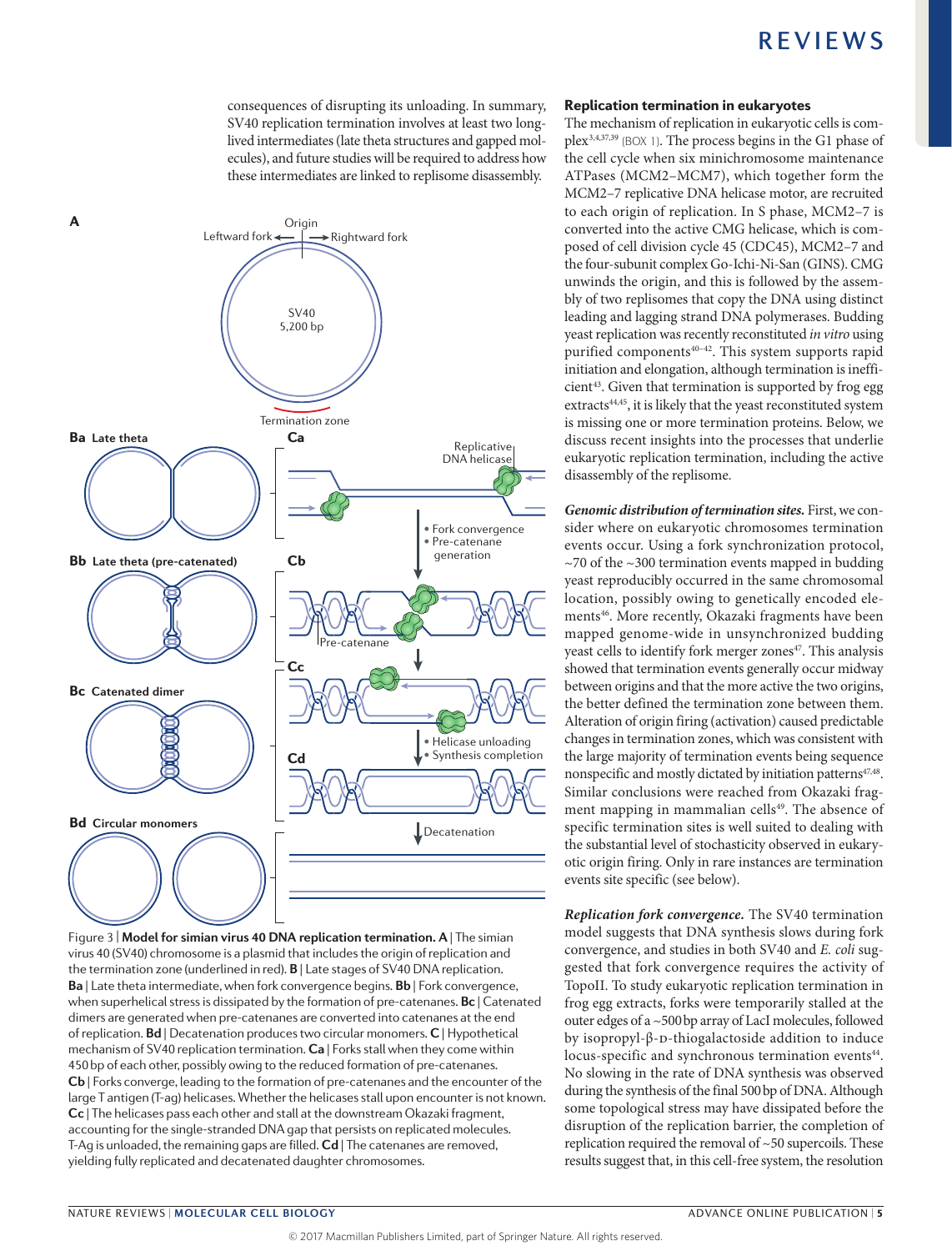#### Box 1 | **Eukaryotic replication initiation and elongation: the basics**

We provide below a brief summary of eukaryotic DNA replication initiation and elongation (reviewed in REFS 3,4,37,39). Licensing of DNA replication occurs in the G1 phase of the cell cycle, when the origin recognition complex (ORC), the ATPase cell division cycle 6 (CDC6) and CDC10‑dependent transcript 1 (CDT1) cooperate to recruit two minichromosome maintenance 2–7 (MCM2–7) complexes to each origin of replication, thereby forming the pre-replicative complex (pre‑RC) (see the figure). MCM2–7 is a heterohexamer that is composed of the related ATPases MCM2 and MCM7 and serves as the motor of the replicative helicase. Within pre-RCs, two inactive MCM2–7 complexes encircle double-stranded DNA, with their amino‑terminal tiers oriented towards each other to form a tight dimer interface.

In S phase, a subset of pre-RCs undergo activation by cyclin-dependent kinase (CDK), DBF4‑dependent kinase (DDK) and many accessory factors, leading to the binding of two helicase cofactors, CDC45 and the four-subunit Go-Ichi-Ni-San (GINS) complex, to each MCM2–7 complex, thereby forming the active CDC45–MCM–GINS (CMG) helicase (see the figure). CMG encircles the leading strand and translocates along it in the 3' to 5' direction. Recent data suggest that the carboxy-terminal lobe of MCM2-7, which contains the ATPase motors of the helicase, forms the trailing edge of CMG<sup>91</sup>. CMG unwinds the origin, allowing the assembly of two DNA replication forks that travel away from the origin. Cells prevent re-replication by blocking licensing in S phase<sup>1</sup>.

In yeast, although origin sequences are well-defined, initiation is partly stochastic, so that the programme of origin firing is probably unique in every cell. In higher eukaryotes, the DNA sequences of origins are poorly defined and initiation is inefficient and frequently occurs in large zones, resulting in replication programmes that are even more stochastic than in yeast.

The replisome is a macromolecular assembly that is composed of multiple protein complexes. The leading strand is synthesized continuously by DNA polymerase ε (Pol ε), whereas the lagging strand is composed of Okazaki fragments and is synthesized by Pol  $\delta^{92}$  (see the figure). Pol  $\delta$  acquires processivity by its association with the ring-shaped protein proliferating cell nuclear antigen, which is deposited around DNA by replication factor C. The leading strand and every Okazaki fragment are primed by Pol α‑primase, which synthesizes an approximately 10‑nucleotide RNA primer and then extends it by 20–30 nucleotides of DNA before the switch to the more processive Pol ε or Pol δ occurs. When the 3ʹ end of one Okazaki fragment reaches the 5ʹ end of another Okazaki fragment, Pol δ carries out strand displacement synthesis (FIG. 4d). The resulting flap is removed by flap endonuclease 1. Long flaps are degraded by the helicase-nuclease DNA synthesis defective protein 2. The replisome also contains topoisomerase I, chromatin remodelling factors, checkpoint signalling proteins and cohesion establishment factors. CMG binds directly to Pol ε and indirectly to Pol α through chromosome transmission fidelity protein 4. Therefore, unlike in bacteria, leading and lagging strand polymerases do not seem to form a stable complex in eukaryotes.



of topological stress is not rate-limiting for fork convergence, presumably owing to the efficient formation of pre-catenanes (FIG. 4a). Accordingly, DNA catenation was detected immediately following fork convergence<sup>44</sup>, as previously reported<sup>50,51</sup>. Replicon size does not affect the number of catenanes formed $52$ , suggesting that pre-catenanes are primarily formed during replication termination rather than during elongation<sup>9,50</sup>. Strikingly, unlike observations in *E. coli* and SV40, fork convergence and synthesis completion do not require TopoII in egg extracts or yeast $44,53,54$ . In the absence of TopoII, fully replicated daughter plasmids are generated that are highly catenated, indicating that the resolution of pre-catenanes is not essential for convergence in eukaryotic systems. In the future, it will be important to understand the differential requirements for type II topoisomerases in eukaryotic systems and in bacteria.

*Replisome encounter.* What happens when converging CMG complexes meet? In frog egg extracts, nascent leading strands pass each other without detectable pausing, followed by the rapid ligation of all nascent strands (FIG. 4), which indicates that, during fork encounter, there is either no steric clash or a very short-lived steric clash. This is consistent with our current understanding of replisome architecture. First, replisome-associated CMG seems to interact primarily with the leading strand template<sup>55</sup>. Therefore, the converging CMG complexes will encounter each other on different strands (FIG. 4a), thereby facilitating bypass. Second, unlike in *E. coli*, in eukaryotic cells, there is little evidence for the existence of a stable complex between the leading strand replication machinery (that is, CMG, Pol ε, and so on) and the lagging strand replication machinery (that is, Pol δ, proliferating cell nuclear antigen (PCNA), flap endonuclease 1 (FEN1), DNA ligase, and so on), although Pol α-primase (Pol  $\alpha$ ) does bind weakly to a CMG complex in yeast<sup>56</sup>. Such a separation between the leading and the lagging strand machineries allows the CMG of one fork to pass unobstructed onto the lagging strand template of the converging fork. The absence of pausing during encounter is attractive, as any instances of fork stalling are likely to be deleterious to genome stability. Curiously, when CMG encounters a covalent DNA–protein (~40kDa) complex on the lagging strand template it stalls for a few minutes<sup>57</sup>. This observation raises the interesting possibility of specific evolutionary adaptations that prevent a clash during the encounter of two CMGs during termination.

*Replisome disassembly.* The removal of the CMG helicase from chromatin is emerging as a key event in eukaryotic replication termination. Late in the S phase of budding yeast and frogs, K48-linked ubiquitin chains are assembled on MCM7 (REFS 45,58) (FIG. 4e). In budding yeast, MCM7 polyubiquitylation and CMG dissociation both require the E3 ubiquitin ligase SCF<sup>Dia2</sup> (Skp, Cullin, F-box-containing complex associated with Dia2)<sup>58</sup>, strongly suggesting that MCM7 ubiquitylation is causally linked to CMG unloading. Recently, CRL2LRR1 (Cullin RING ligase 2 associated with LRR1) was identified as the ubiquitin ligase that promotes MCM7 ubiquitylation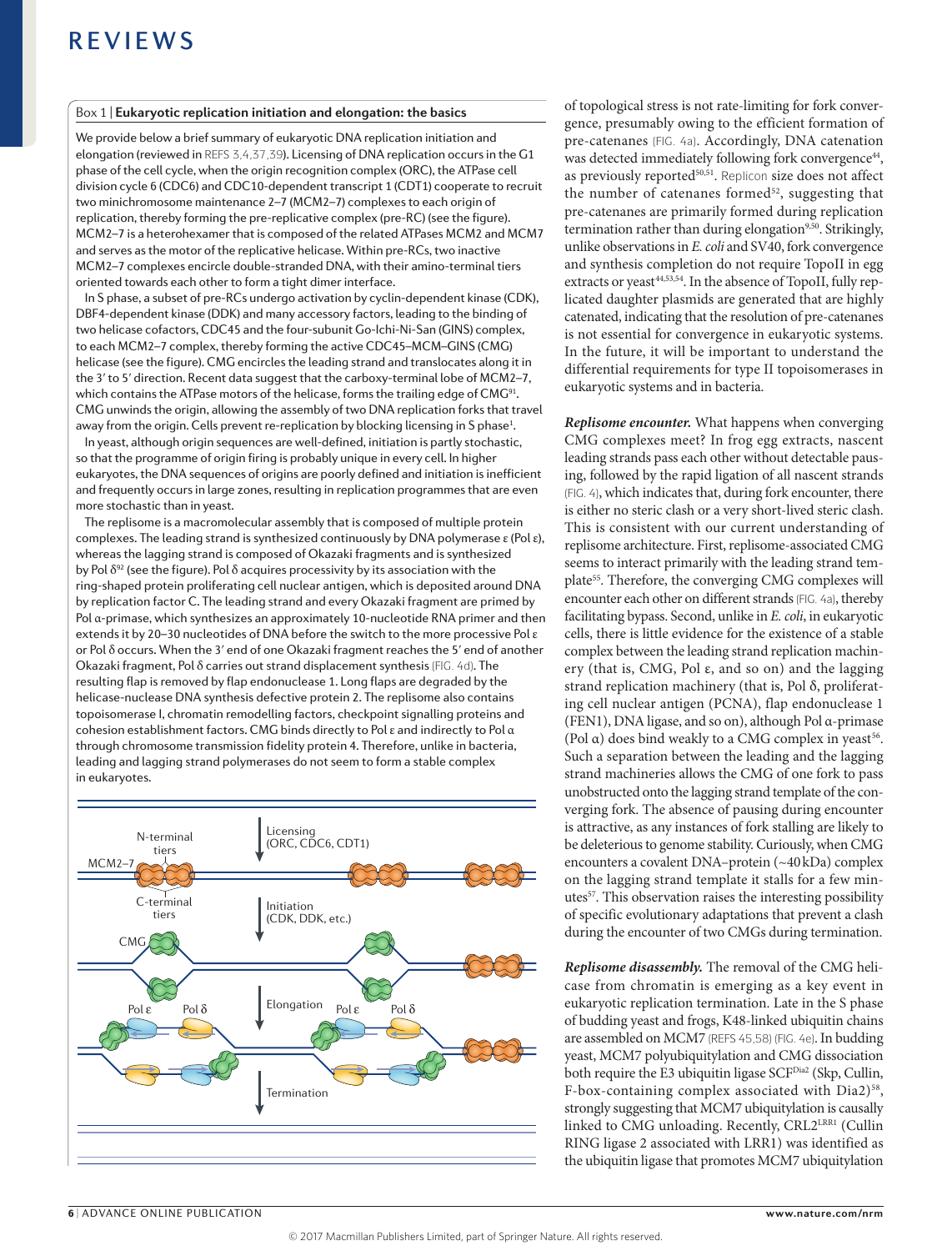

Figure 4 | **Model of eukaryotic replication termination. a** | After copying most of the **replicon, forks come too close to each other to allow the formation of supercoils in** replicon, forks come too close to each other to allow the formation of supercoils in the unreplicated DNA, leading to the onset of convergence. During convergence, which lasts until forks encounter each other, topological stress is relieved by the formation of pre-catenanes. An end‑on view of CMG (CDC45–MCM–GINS) illustrates the presence of single-stranded DNA (ssDNA) in its central channel. **b** | The encounter causes no detectable fork stalling, implying that converging CMGs bypass each other. **c** | After bypass, CMG helicases keep translocating until they pass over the ssDNA–double-stranded DNA (dsDNA) junction of the downstream Okazaki fragment, presumably by translocating along dsDNA (see end-on view). This allows leading strands to be extended to the downstream Okazaki fragments. **d** | The final Okazaki fragment is processed, possibly by *de novo* recruitment of DNA polymerase δ (Pol δ) and by 3ʹ flap processing by flap endonuclease 1 (FEN1). **e** | Once CMG encircles dsDNA, it undergoes polyubiquitylation on its MCM7 subunit by SCF<sup>DIA2</sup> (Skp, Cullin, F-box-containing complex associated with DIA2) or CRL2LRR1 (Cullin RING ligase 2 associated with LRR1). The ubiquitylated MCM7 is extracted from chromatin by the ATPase p97 (not shown). **f** | Catenanes are removed.

and CMG unloading at the end of S phase in worms and frogs<sup>59,60</sup>. SCF<sup>Dia2</sup> may be constitutively associated with replisomes in yeast<sup>61</sup>, whereas frog CRL2<sup>LRR1</sup> only binds to terminating replisomes<sup>59</sup>. Once CMG is ubiquitylated, it is removed from chromatin by the ATPase p97 (also known as VCP) $45,58,62$  (FIG.  $4e,f$ ), which cooperates with diverse cofactors to extract ubiquitylated proteins from their local environments<sup>63</sup>. Data from frogs indicate that ubiquitylated MCM7 is not degraded by the proteasome after chromatin extraction, suggesting that ubiquitylated CMG is recycled after disassembly<sup>64</sup>. Yeast cells lacking Dia2 exhibit constitutive activation of the replication checkpoint, sensitivity to DNA-damaging agents and gross chromosomal rearrangements<sup>65-67</sup>. In the absence of CRL2<sup>LRR1</sup>, worm CMG persists on chromatin until prophase, when it is unloaded by a second pathway that involves p97 and UBX domain-containing 3 (UBXN3; the worm orthologue of human FAS-associated factor 1 (FAF1))<sup>60</sup>. Importantly, combined knockdown of LRR1 and UBXN3 stabilizes CMG on chromatin until metaphase and is synthetically lethal, suggesting that replisome unloading is essential for viability<sup>60</sup>. Whether vertebrates also have a mitotic CMG unloading mechanism is unknown. It will also be of great interest to elucidate the consequences of defective CMG unloading and to determine whether these defective unloading consequences underlie any human diseases.

Interestingly, CMG is unloaded only after the gap between the leading strand of one fork and the lagging strand of the converging fork has been filled and ligated<sup>44</sup> (FIG. 4d-f). As such, CMG unloading is one of the latest known events in eukaryotic replication termination, occurring once CMG is associated with dsDNA. Converging CMGs probably pass each other and keep translocating along the leading strand template until they reach the downstream Okazaki fragment, whereupon they pass onto dsDNA (FIG. 4c). This model is consistent with the observation that, when purified CMG reaches a ssDNA–dsDNA junction, it passes over the junction and keeps moving along dsDNA without further DNA unwinding, which requires a flap, as has also been reported for DnaB68,69. It will be important to examine whether CMG can also pass over a junction containing an RNA–DNA hybrid, as would be the case for an Okazaki fragment. Together, these data suggest that MCM7 ubiquitylation occurs when CMG encircles dsDNA. Importantly, synthesis completion is unaffected when CMG unloading is inhibited, which is consistent with unloading occurring as a later event in termination $44,59$ .

A crucial unresolved issue concerns the trigger for CMG unloading. Given that MCM2–7 loading (and therefore CMG assembly) in S phase is prohibited in order to prevent re-replication<sup>1</sup>, premature CMG removal from active forks must be prevented to avoid fork stalling and breakage. An attractive model suggests that the presence of dsDNA in the central channel of CMG leads to the recruitment of CRL2<sup>LRR1</sup> (or, in yeast, this leads to the activation of already bound SCF<sup>Dia2</sup>) owing to a conformational change in CMG. Remarkably, in yeast the induction of SCF<sup>Dia2</sup> expression in G1 phase can unload CMG complexes that remained on the chromatin from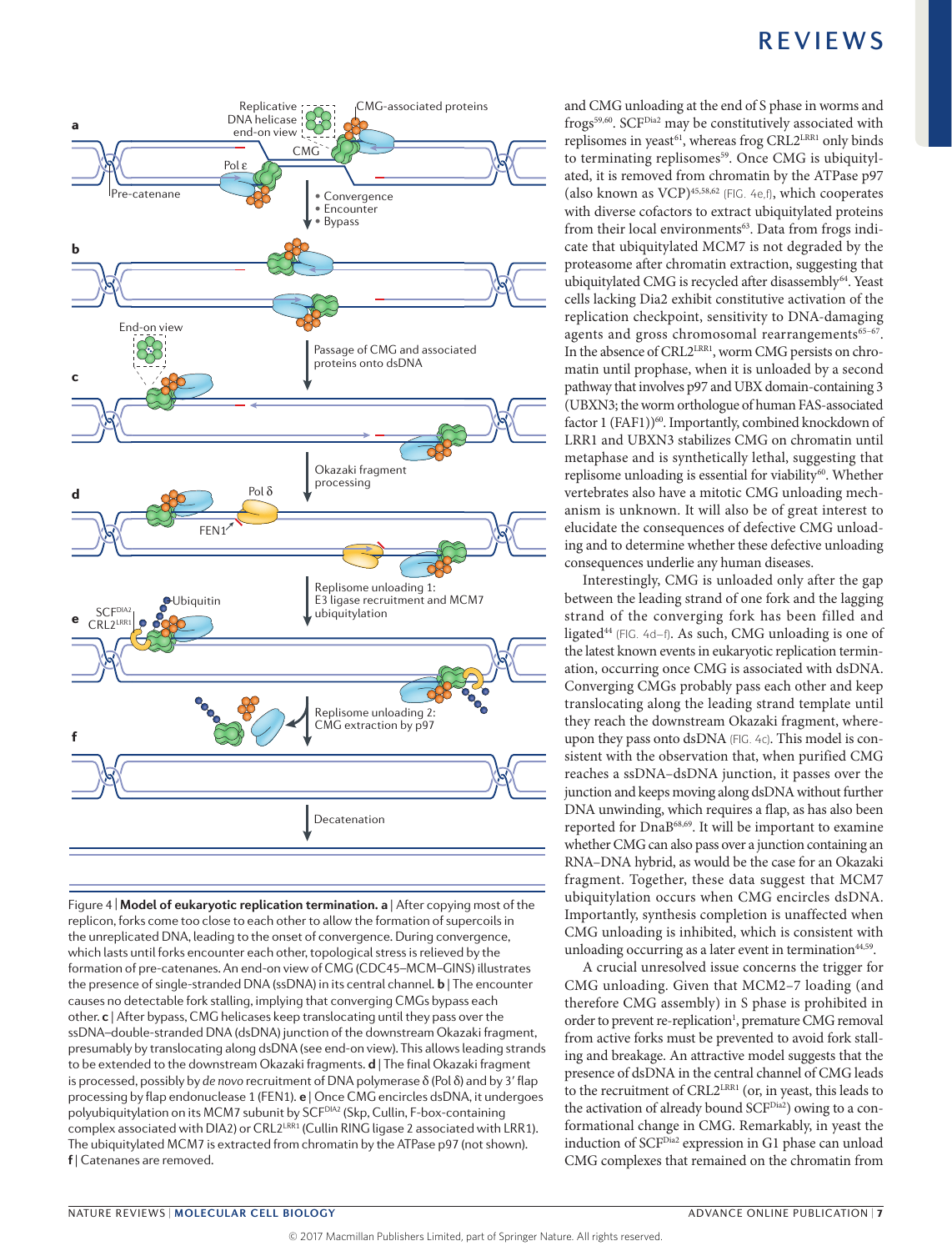the previous S phase<sup>58</sup>, suggesting that SCF<sup>Dia2</sup> can target CMG that is associated with dsDNA. The advantage of this mechanism is that it cannot operate on active replication forks where CMG encircles ssDNA<sup>55</sup> (BOX 1). To discriminate between CMG complexes during termination and licensed MCM2–7 complexes, which also encircle dsDNA, the ligase might detect the presence of CDC45 and/or GINS, or that it might be inhibited by the dimerization of licensed MCM2–7 complexes. Alternatively, the MCM7 ubiquitin ligase might detect the juxtaposition of converged CMG complexes or the collision of CMG with the rear face of PCNA molecules from the converging fork. Interestingly, CMG complexes are also actively unloaded when forks converge on a DNA interstrand crosslink (ICL)<sup>55,70</sup>. Although this pathway involves MCM7 ubiquitylation and p97 (REF. 64), it operates on CMG complexes that encircle ssDNA on either side of an ICL and, unlike terminationdependent CMG unloading, it requires BRCA1 bound to BRCA1-associated RING domain protein 1 (BARD1)<sup>64,70</sup>. Therefore, the mechanisms of CMG unloading during termination and ICL repair are clearly distinct.

How does the remainder of the replisome dissociate from chromatin during termination? CMG makes direct or indirect contact with numerous proteins at the replication fork, including the components of the replisome progression complex and Pol  $\varepsilon^{39,61,71}$ . Therefore, it is likely that numerous replication proteins are passively unloaded as an indirect consequence of CMG unloading. Consistent with this idea, CMG and Pol ε dissociate with similar kinetics<sup>44</sup>, and blocking CMG unloading leads to the retention of most RPC components at the fork, including Pol  $\varepsilon^{59}$ . To determine whether SCF<sup>DIA2</sup> or CRL2LRR1 target other replisome components, it will be important to test whether the loss of these E3 ligases mimics the elimination of ubiquitylation sites on MCM7. Proteins that do not interact with CMG are probably removed from chromatin independently of replication termination. For example, PCNA is continually unloaded by ATPase family AAA domain-containing protein 5 (ATAD5; also known as  $ELG1$ )<sup>72,73</sup>, which should also lead to the removal of PCNA-interacting proteins, such as FEN1, DNA ligase and Pol δ at the lagging strand maturation machinery.

*Gap filling.* In frog egg extracts, leading strands are extended past each other without visible pausing until they come within a few nucleotides of the downstream Okazaki fragment, upon which the two strands are rapidly ligated<sup>44</sup> (in contrast to the situation in SV40 DNA in which gaps persist). This observation implies that neither the resolution of topological stress nor CMG unloading is rate-limiting for synthesis completion. Indeed, by passing over the downstream Okazaki fragment, CMG would vacate the ssDNA–dsDNA junction and make room for the enzymes that carry out Okazaki fragment processing. CMG may also drag Pol ε, with which it forms a stable complex<sup>71</sup>, away from the junction<sup>59</sup>. This is potentially advantageous because, unlike Pol δ, Pol ε does not functionally cooperate with FEN1 for Okazaki fragment processing74. Thus, the removal of Pol ε should make room for Pol  $\delta$  and should facilitate processing. However, this mechanism does have a potential disadvantage. If CMG is able to translocate a considerable distance along dsDNA before being unloaded, re-replication would be promoted if CMG encounters a downstream Okazaki fragment with a 5ʹ flap, which is analogous to the situation in *E. coli* (FIG. 2Da). In agreement with this possibility, loss of CRL2<sup>LRR1</sup> in worms seems to induce re-replication<sup>75</sup>. In the future, it will be crucial to assess whether short stretches of re-replication normally occur in healthy cells or in cells in which a component of the Okazaki maturation machinery, such as FEN1, has been compromised.

*Decatenation of replicated chromosomes.* When the last turn of the parental DNA duplex is unwound, the daughter molecules are catenated through one interwinding (FIG. 1f). In addition, any pre-catenanes are automatically converted into catenanes<sup>9</sup>. The resolution of catenanes is unlikely to be mechanistically distinct from the unlinking of pre-catenanes behind replication forks<sup>18</sup>. We note that both *E. coli* and yeast can carry out a mechanistically distinct decatenation process, which is driven by the supercoiling of the chromosome<sup>76,77</sup>. The mechanism described in yeast requires condensin loading and spindle formation<sup>77</sup>, which only occur during mitosis. Therefore, it is unlikely to be extensively used during replication termination, which occurs during S phase.

*Site-specific replication termination.* Although most eukaryotic termination events seem to be sequence nonspecific (see above), at least two classes of sitespecific termination exist<sup>78,79</sup>. The first class is caused by sequence-specific replication fork barriers (RFBs) that stall one fork long enough for a converging fork to arrive. The best-characterized example is the polar RFB in the ribosomal DNA (rDNA) locus, which contains tandem repeats of highly transcribed ribosomal gene clusters. Each rDNA cluster contains an RFB comprising a termination element (*Ter* in budding yeast) that is bound by a terminator protein (fork blocking protein 1 (Fob1) in budding yeast). Similar to the Tus–*ter* complex in *E. coli*, the Fob1–*Ter* complex creates a polar RFB and thus prevents head-on collisions between the replication and the transcription machineries, which have the potential to cause genome instability<sup>80</sup>. Although the mechanism of fork arrest at the rDNA RFB is fairly well defined<sup>81,82</sup>, how termination unfolds at this locus, or any other RFB, has not been examined. In frog extracts, stalled replication forks can readily restart and terminate replication<sup>44</sup>. Therefore, it is likely that the replisome from the fork that is stalled at the rDNA RFB can restart once the converging fork displaces the terminator protein. The replisomes probably then pass each other and terminate replication using the same mechanism as used at other loci (FIG. 4). In budding yeast, the helicase rDNA recombination mutation protein 3 (Rrm3) is required for the progression of replication forks past protein–DNA complexes. Interestingly, although *rrm3*Δ strains exhibit an approximately twofold increase in replication fork stalling at Fob1–*Ter*, they show an approximately tenfold accumulation of converged forks at this RFB, suggesting a

#### Replicon

A DNA region that is replicated by two replication forks emanating from a single origin.

#### Replisome progression complex

A large assembly of proteins bound directly or indirectly to the replicative CMG (CDC45–MCM–GINS) helicase.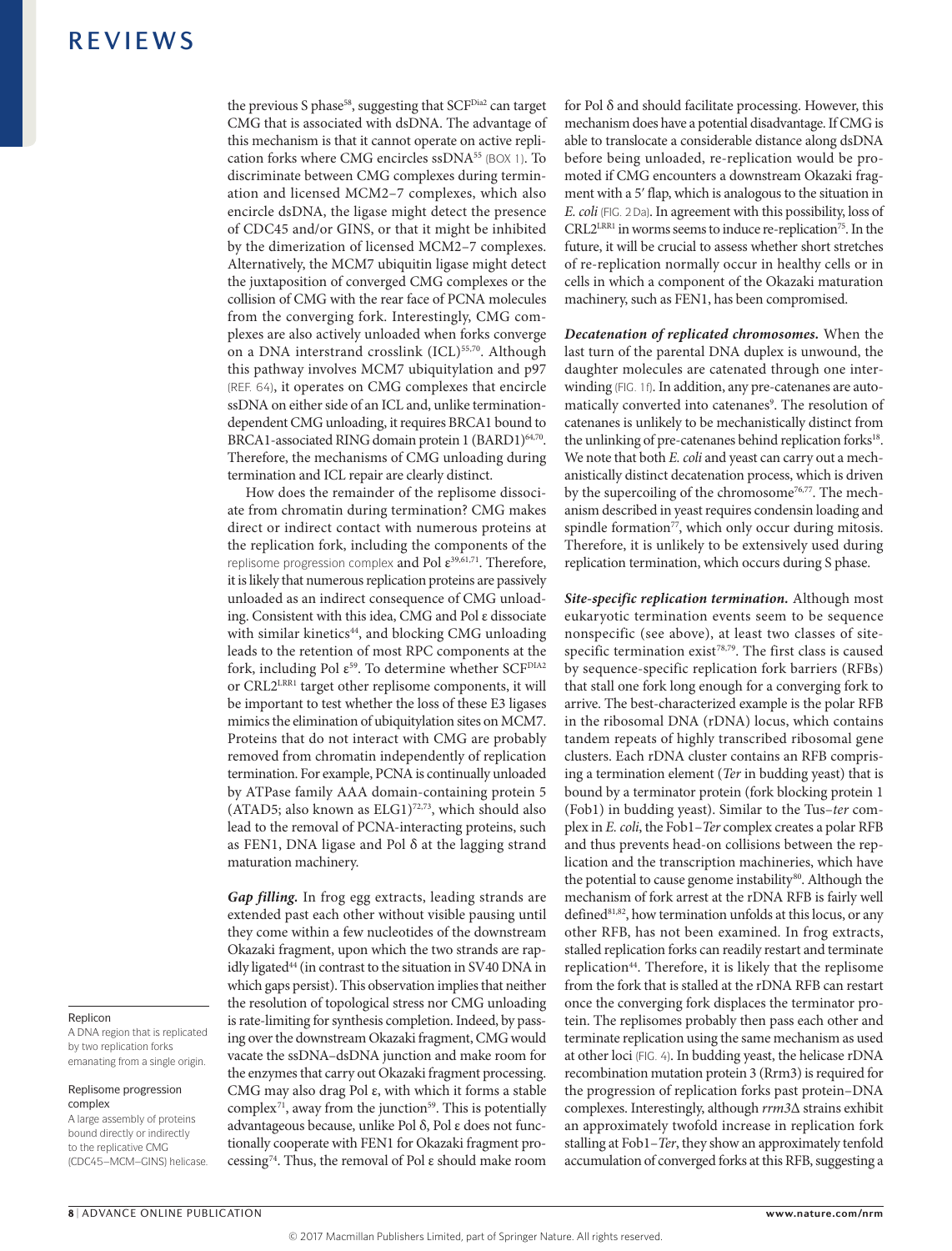specific role for Rrm3 in fork convergence<sup>83</sup>. Importantly, *rrm3*Δ strains exhibit no genome-wide defects in replisome disassembly<sup>58</sup>, suggesting a specialized role for Rrm3 at the rDNA RFB, perhaps in displacing Fob1 (REF. 81). In the future, it will be interesting to determine whether the mechanism of termination at site-specific RFBs differs in any fundamental way from the general mechanism that occurs at most genomic termination sites. The mechanism of fork stalling at RFBs, as well as their roles in other processes, such as gene silencing, imprinting and ageing, are not discussed in this Review, as they have been reviewed elsewhere<sup>78,79</sup>.

The second class of site-specific termination events occurs at telomeres<sup>84</sup>. At telomeres, replication ceases when the fork reaches the end of the chromosome. Importantly, when the fork copies the telomere, the leading strand seems to be extended to within a few nucleotides of the chromosome end<sup>85-87</sup>, similar to the run-off DNA synthesis carried out by purified Pol  $\varepsilon^{88}$ . Together, these observations suggest that CMG slides off the end of the leading strand template, allowing Pol ε to reach the end of the chromosome<sup>89</sup>. Given the evidence that Pol α is tethered to the replisome through CMG<sup>56,59</sup>, Pol α should dissociate with CMG, thereby preventing new priming. This might explain why the amount of DNA that is lost on the lagging strand in humans is approximately equivalent to the size of an Okazaki fragment<sup>86</sup>. The above model predicts that replisome dissociation at telomeres does not require MCM7 ubiquitylation, and it will be important to test this model in the future.

#### **Outlook**

In light of the recently acquired insights into the mechanism of eukaryotic replication termination discussed above, it will be fascinating to revisit termination mechanisms in bacteria and viruses and to determine the similarities and differences between these mechanisms.

On the basis of studies in viruses and bacteria, termination is a challenging process that unfolds in fits and starts. By contrast, in eukaryotic cells, neither precatenane resolution nor helicase unloading is essential for the completion of DNA synthesis, indicating that termination is a highly robust process.

The identification of an active CMG removal pathway in eukaryotes provides the first hint that the endgame of DNA replication might be as highly regulated as initiation, albeit by ubiquitylation rather than by the phospho-regulatory mechanisms that are used during replication initiation. An important question is whether bacterial and viral systems involve an active helicase removal mechanism. If not, is this because the helicase is less tightly clamped around DNA, allowing passive dissociation? Passive dissociation is also likely to occur during replication elongation, which might explain the existence of helicase-reloading pathways in bacteria but not in eukaryotes<sup>90</sup>. Furthermore, in eukaryotes, the lack of interference between converging CMG complexes prevents the persistence of DNA gaps at the end of replication. By comparison, do converging DnaB molecules pass each other during termination? If not, and if they stall upon contact, is this due to the physical coupling between the leading and the lagging strand polymerases?

Another important challenge is to determine whether replication termination is as susceptible to re-initiation in eukaryotes as it is in bacteria. If so, does deregulation of termination contribute to genomic instability and human disease? How do the triggers for CMG unloading during termination and ICL repair differ? Finally, what effect does chromatin structure have on the mechanism of termination? Can a CMG that has terminated replication and is translocating on dsDNA displace nucleosomes? Answering these questions will be important to deepen our understanding of a neglected but crucial part of the DNA replication process.

- 1. Siddiqui, K., On, K. F. & Diffley, J. F. Regulating DNA replication in eukarya. *Cold Spring Harb. Perspect. Biol.* **5**, a012930 (2013).
- 2. Skarstad, K. & Katayama, T. Regulating DNA replication in bacteria. *Cold Spring Harb. Perspect. Biol.* **5**, a012922 (2013).
- 3. Balakrishnan, L. & Bambara, R. A. Okazaki fragment metabolism. *Cold Spring Harb. Perspect. Biol.* **5**, a010173 (2013).
- 4. Costa, A., Hood, I. V. & Berger, J. M. Mechanisms for initiating cellular DNA replication. *Annu. Rev. Biochem.*  **82**, 25–54 (2013).
- Berezney, R., Dubey, D. D. & Huberman, J. A. Heterogeneity of eukaryotic replicons, replicon clusters, and replication foci. *Chromosoma* **108**, 471–484  $(2000)$
- 6. Zechiedrich, E. L. & Osheroff, N. Eukaryotic topoisomerases recognize nucleic acid topology by preferentially interacting with DNA crossovers. *EMBO J.* **9**, 4555–4562 (1990).
- 7. Champoux, J. J. & Been, M. D. in *Mechanistic Studies of DNA Replication and Genetic Recombination: ICN-UCLA Symposia on Molecular and Cellular Biology* (ed. Alberts, B.) 809–815 (New York Academic Press, 1980).
- 8. Postow, L., Crisona, N. J., Peter, B. J., Hardy, C. D. & Cozzarelli, N. R. Topological challenges to DNA replication: conformations at the fork. *Proc. Natl Acad. Sci. USA* **98**, 8219–8226 (2001).
- 9. Ullsperger, C., Vologodskii, A. & Cozzarelli, N. R. Unlinking of DNA by topoisomerases during DNA replication. *Nucleic Acids Mol. Biol.* **9**, 115–142 (1995).
- 10. Vafabakhsh, R. & Ha, T. Extreme bendability of DNA less than 100 base pairs long revealed by

single-molecule cyclization. *Science* **337**, 1097–1101 (2012).

- 11. Dimude, J. U., Midgley-Smith, S. L., Stein, M. & Rudolph, C. J. Replication termination: containing fork fusion-mediated pathologies in *Escherichia coli*. *Genes (Basel)* **7**, 40 (2016).
- 12. Duggin, I. G. & Bell, S. D. Termination structures in the *Escherichia coli* chromosome replication fork trap. *J. Mol. Biol.* **387**, 532–539 (2009).
- 13. Ivanova, D. *et al.* Shaping the landscape of the *Escherichia coli* chromosome: replication–transcription encounters in cells with an ectopic replication origin. *Nucleic Acids Res.* **43**, 7865–7877 (2015).
- 14. Rudolph, C. J., Upton, A. L., Stockum, A., Nieduszynski, C. A. & Lloyd, R. G. Avoiding chromosome pathology when replication forks collide. *Nature* **500**, 608–611 (2013). **Provides strong evidence that defective termination in bacteria can lead to the formation of flap structures that stimulate the re‑initiation of replication.**
- 15. Duggin, I. G., Wake, R. G., Bell, S. D. & Hill, T. M. The replication fork trap and termination of chromosome replication. *Mol. Microbiol.* **70**, 1323–1333 (2008).
- 16. Levine, C., Hiasa, H. & Marians, K. J. DNA gyrase and topoisomerase IV: biochemical activities, physiological roles during chromosome replication, and drug sensitivities. *Biochim. Biophys. Acta* **1400**, 29–43 (1998).
- 17. Espeli, O., Levine, C., Hassing, H. & Marians, K. J. Temporal regulation of topoisomerase IV activity in *E. coli*. *Mol. Cell* **11**, 189–201 (2003).
- 18. Hiasa, H. & Marians, K. J. Two distinct modes of strand unlinking during theta-type DNA replication. *J. Biol. Chem.* **271**, 21529–21535 (1996). **Demonstrates the requirement for a type II topoisomerase during fork convergence in a bacterial reconstituted system.**
- 19. Hiasa, H. & Marians, K. J. Tus prevents overreplication of oriC plasmid DNA. *J. Biol. Chem.* **269**, 26959–26968 (1994).
- 20. Wendel, B. M., Courcelle, C. T. & Courcelle, J. Completion of DNA replication in *Escherichia coli. Proc. Natl Acad. Sci. USA* **111**, 16454–16459 (2014). 21. Markovitz, A. A new *in vivo* termination function
- for DNA polymerase I of *Escherichia coli* K12. *Mol. Microbiol.* **55**, 1867–1882 (2005).
- 22. Kaplan, D. L. & O'Donnell, M. DnaB drives DNA branch migration and dislodges proteins while encircling two DNA strands. *Mol. Cell* **10**, 647–657 (2002).
- 23. Sowd, G. A. & Fanning, E. A wolf in sheep's clothing: SV40 co-opts host genome maintenance proteins to replicate viral DNA. *PLoS Pathog.* **8**, e1002994 (2012).
- 24. Weaver, D. T., Fields-Berry, S. C. & DePamphilis, M. L. The termination region for SV40 DNA replication directs the mode of separation for the two sibling molecules. *Cell* **41**, 565–575 (1985).
- 25. Seidman, M. M. & Salzman, N. P. Late replicative intermediates are accumulated during simian virus 40 DNA replication *in vivo* and *in vitro. J. Virol.* **30**, 600–609 (1979).
- 26. Tapper, D. P. & Depamphilis, M. L. Discontinuous DNA-replication: accumulation of Simian virus 40 DNA at specific stages in its replication. *J. Mol. Biol.*  **120**, 401–422 (1978).